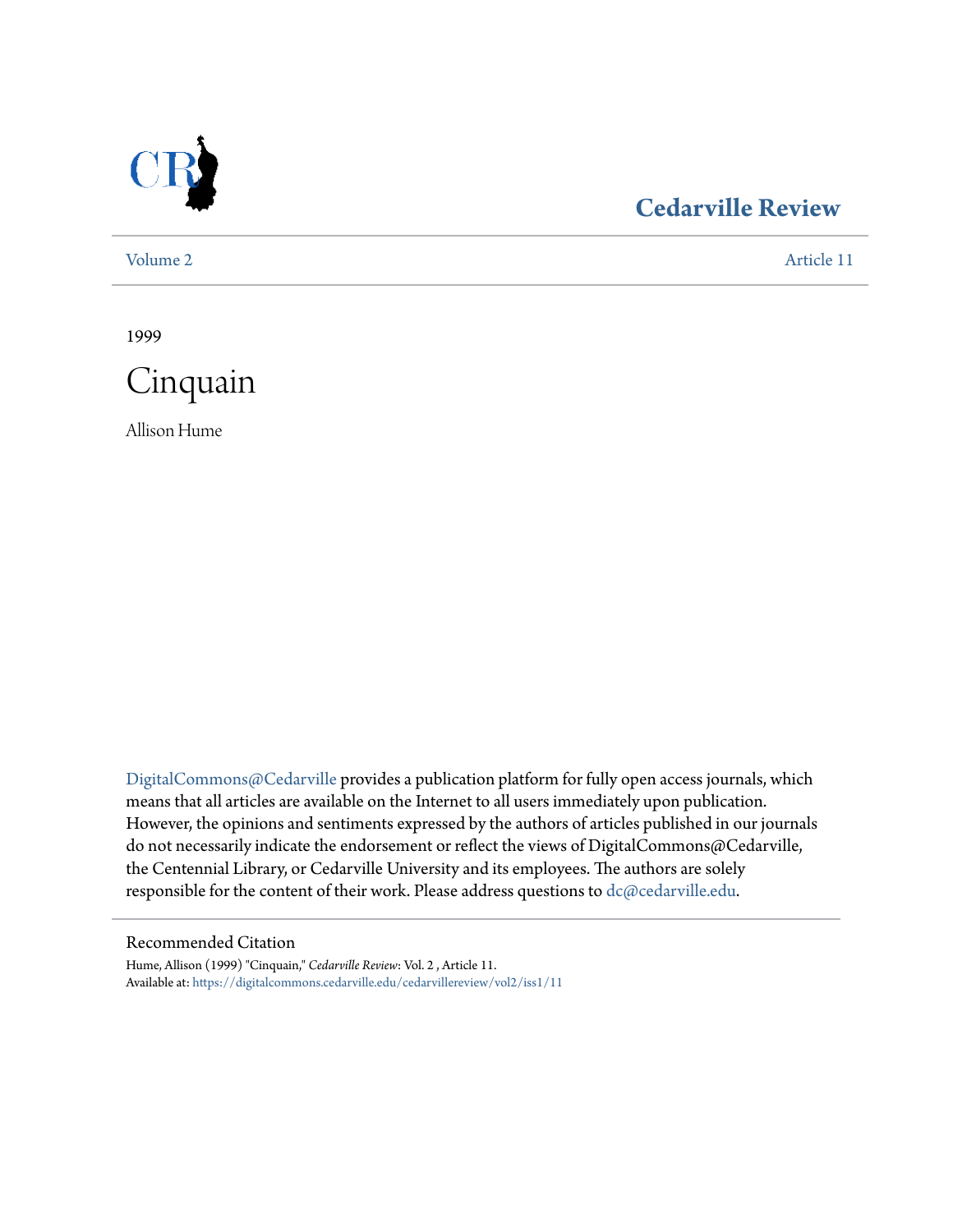# Cinquain

Browse the contents of [this issue](https://digitalcommons.cedarville.edu/cedarvillereview/vol2/iss1) of *Cedarville Review*.

### **Keywords**

Poetry

### **Creative Commons License**  $\bigcirc$  000

This work is licensed under a [Creative Commons Attribution-Noncommercial-No Derivative Works 4.0](http://creativecommons.org/licenses/by-nc-nd/4.0/) [License.](http://creativecommons.org/licenses/by-nc-nd/4.0/)

Follow this and additional works at: [https://digitalcommons.cedarville.edu/cedarvillereview](https://digitalcommons.cedarville.edu/cedarvillereview?utm_source=digitalcommons.cedarville.edu%2Fcedarvillereview%2Fvol2%2Fiss1%2F11&utm_medium=PDF&utm_campaign=PDFCoverPages)



This poetry is available in Cedarville Review: [https://digitalcommons.cedarville.edu/cedarvillereview/vol2/iss1/11](https://digitalcommons.cedarville.edu/cedarvillereview/vol2/iss1/11?utm_source=digitalcommons.cedarville.edu%2Fcedarvillereview%2Fvol2%2Fiss1%2F11&utm_medium=PDF&utm_campaign=PDFCoverPages)